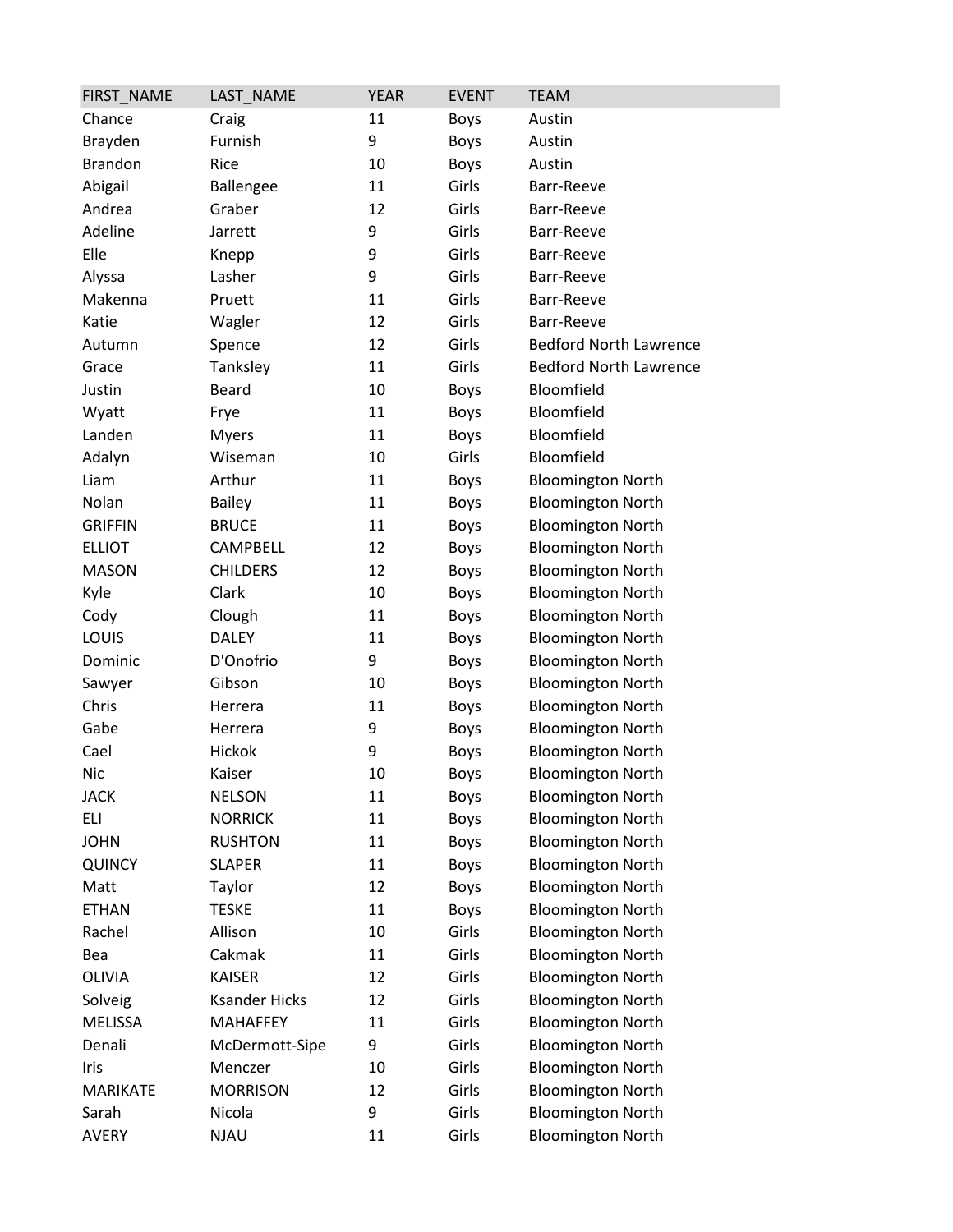| Caroline         | Norrick            | 9  | Girls       | <b>Bloomington North</b> |
|------------------|--------------------|----|-------------|--------------------------|
| Samantha         | Scott              | 9  | Girls       | <b>Bloomington North</b> |
| Nola             | Somers Glenn       | 9  | Girls       | <b>Bloomington North</b> |
| <b>SHELBY</b>    | <b>STEGEMOLLER</b> | 11 | Girls       | <b>Bloomington North</b> |
| Mikalah          | Wiles              | 10 | Girls       | <b>Bloomington North</b> |
| Aubrey           | Yake               | 9  | Girls       | <b>Bloomington North</b> |
| Neal             | Alderson           | 12 | Boys        | <b>Bloomington South</b> |
| Max              | Arterberry         | 10 | <b>Boys</b> | <b>Bloomington South</b> |
| <b>JOHN</b>      | <b>ASPLUND</b>     | 12 | <b>Boys</b> | <b>Bloomington South</b> |
| Emerson          | <b>Bessler</b>     | 12 | <b>Boys</b> | <b>Bloomington South</b> |
| <b>JACK</b>      | <b>GILDEA</b>      | 10 | <b>Boys</b> | <b>Bloomington South</b> |
| Reid             | Hubbard            | 11 | <b>Boys</b> | <b>Bloomington South</b> |
| Brayden          | Johnson            | 9  | <b>Boys</b> | <b>Bloomington South</b> |
| <b>JACOB</b>     | <b>KELLER</b>      | 10 | <b>Boys</b> | <b>Bloomington South</b> |
| Luke             | Kidd               | 12 | <b>Boys</b> | <b>Bloomington South</b> |
| Joseph           | Merkley            | 10 | <b>Boys</b> | <b>Bloomington South</b> |
| Simon            | Moore              | 11 | <b>Boys</b> | <b>Bloomington South</b> |
| SAMUEL           | PLUMER             | 12 | <b>Boys</b> | <b>Bloomington South</b> |
| Ryan             | Rheam              | 9  | <b>Boys</b> | <b>Bloomington South</b> |
| Jack             | Seyer              | 10 | <b>Boys</b> | <b>Bloomington South</b> |
| Hunter           | Tabor              | 9  | <b>Boys</b> | <b>Bloomington South</b> |
| <b>DANTE</b>     | VALENTINO          | 11 | <b>Boys</b> | <b>Bloomington South</b> |
| ZANDER           | <b>WEST</b>        | 11 | <b>Boys</b> | <b>Bloomington South</b> |
| Suoming          | Zhang              | 9  | <b>Boys</b> | <b>Bloomington South</b> |
| <b>JOSEPH</b>    | <b>ZINKAN</b>      | 9  | <b>Boys</b> | <b>Bloomington South</b> |
| <b>KATHERINE</b> | <b>BARADA</b>      | 9  | Girls       | <b>Bloomington South</b> |
| <b>CHLOE</b>     | <b>BORDERS</b>     | 10 | Girls       | <b>Bloomington South</b> |
| <b>OLIVIA</b>    | <b>BRUMMETT</b>    | 12 | Girls       | <b>Bloomington South</b> |
| <b>EMMA</b>      | CALLAHAN           | 10 | Girls       | <b>Bloomington South</b> |
| <b>MORGAN</b>    | <b>COCKERILL</b>   | 9  | Girls       | <b>Bloomington South</b> |
| Ella             | Cummings           | 10 | Girls       | <b>Bloomington South</b> |
| <b>MACKENZIE</b> | <b>FREEMAN</b>     | 9  | Girls       | <b>Bloomington South</b> |
| <b>AUDREY</b>    | FREEMAN-DAY        | 9  | Girls       | <b>Bloomington South</b> |
| <b>MARISA</b>    | <b>GILES</b>       | 10 | Girls       | <b>Bloomington South</b> |
| Sierra           | Giordano           | 10 | Girls       | <b>Bloomington South</b> |
| Clara            | Graham             | 9  | Girls       | <b>Bloomington South</b> |
| Addison          | Hensley            | 12 | Girls       | <b>Bloomington South</b> |
| Marie            | Hogan              | 11 | Girls       | <b>Bloomington South</b> |
| <b>SERINE</b>    | KAO                | 12 | Girls       | <b>Bloomington South</b> |
| <b>GIANINA</b>   | LA BELLA           | 9  | Girls       | <b>Bloomington South</b> |
| <b>JOSIE</b>     | <b>LOBRING</b>     | 12 | Girls       | <b>Bloomington South</b> |
| <b>NORA</b>      | <b>LOPILATO</b>    | 9  | Girls       | <b>Bloomington South</b> |
| <b>JESSICA</b>   | <b>MAY</b>         | 9  | Girls       | <b>Bloomington South</b> |
| Adrienne         | Morrow             | 11 | Girls       | <b>Bloomington South</b> |
| LILY             | <b>MYERS</b>       | 10 | Girls       | <b>Bloomington South</b> |
| <b>KALYNE</b>    | <b>OLIVER</b>      | 11 | Girls       | <b>Bloomington South</b> |
| LILLIAN          | RADEMACHER         | 12 | Girls       | <b>Bloomington South</b> |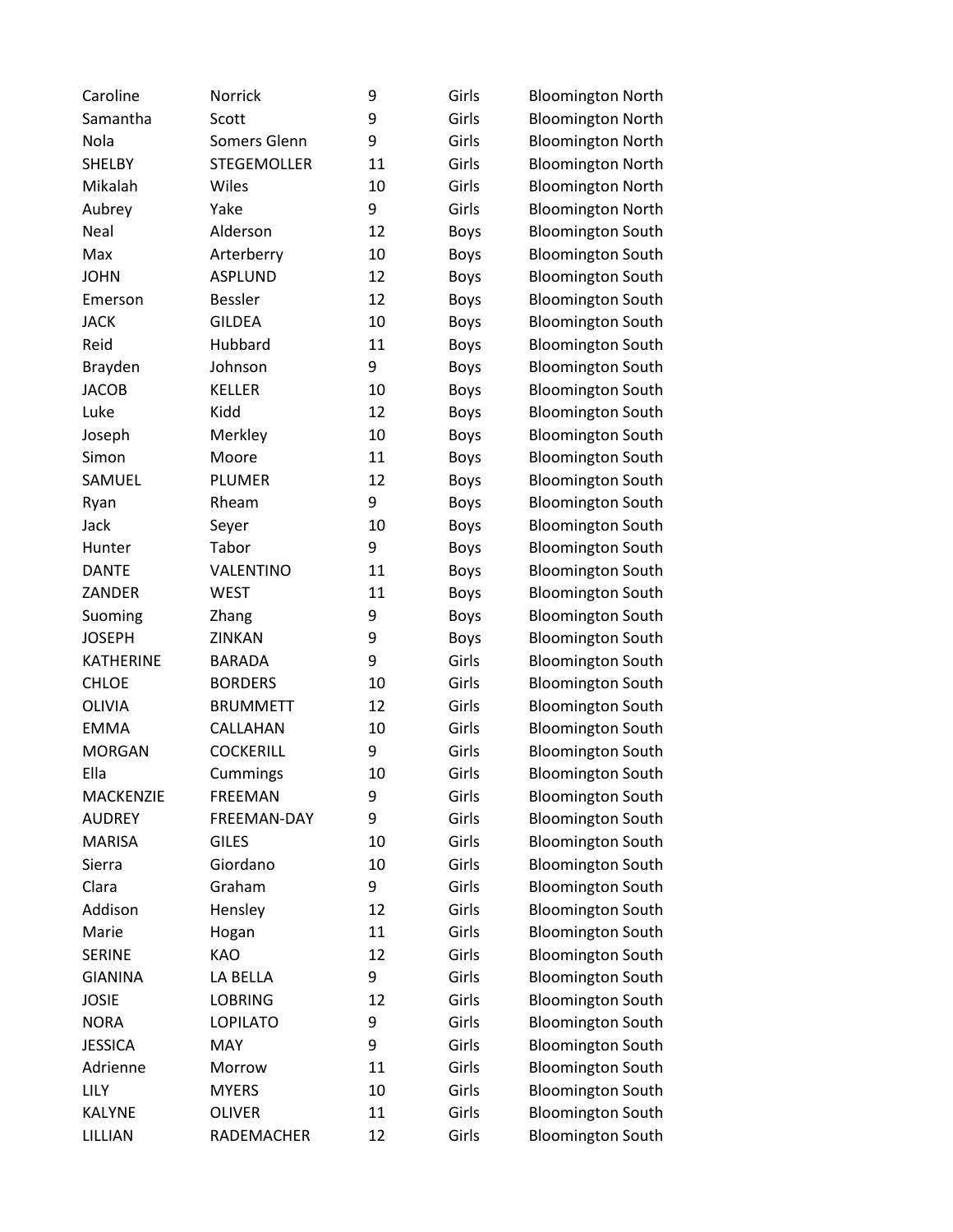| <b>ISABELLE</b>  | <b>RAUH</b>      | 12 | Girls       | <b>Bloomington South</b> |
|------------------|------------------|----|-------------|--------------------------|
| <b>EVA</b>       | <b>ROCKHILL</b>  | 9  | Girls       | <b>Bloomington South</b> |
| Tatum            | Rose             | 10 | Girls       | <b>Bloomington South</b> |
| Megan            | Sibray           | 12 | Girls       | <b>Bloomington South</b> |
| SHAYLA           | <b>STANTON</b>   | 12 | Girls       | <b>Bloomington South</b> |
| <b>HAZEL</b>     | <b>STRINGER</b>  | 10 | Girls       | <b>Bloomington South</b> |
| <b>TAYLOR</b>    | <b>UNDERWOOD</b> | 9  | Girls       | <b>Bloomington South</b> |
| Isabella         | Vesperini        | 11 | Girls       | <b>Bloomington South</b> |
| Olivia           | Walsh            | 12 | Girls       | <b>Bloomington South</b> |
| <b>TEAGAN</b>    | <b>WEST</b>      | 9  | Girls       | <b>Bloomington South</b> |
| <b>AUBREY</b>    | <b>WYNN</b>      | 11 | Girls       | <b>Bloomington South</b> |
| <b>KATHERINE</b> | ZINKAN           | 12 | Girls       | <b>Bloomington South</b> |
| Lane             | Pollock          | 11 | <b>Boys</b> | Boonville                |
| Sydney           | Ulrey            | 9  | Girls       | Boonville                |
| Lody             | Cheatham         | 11 | <b>Boys</b> | Borden                   |
| Shawn            | Condon           | 11 | <b>Boys</b> | Borden                   |
| Ethan            | Eurton           | 11 | <b>Boys</b> | Borden                   |
| Nolan            | Flispart         | 11 | <b>Boys</b> | Borden                   |
| Gavin            | Gentry           | 11 | <b>Boys</b> | Borden                   |
| <b>Blake</b>     | Hoffman          | 12 | <b>Boys</b> | Borden                   |
| Gavin            | Just             | 12 | <b>Boys</b> | Borden                   |
| Isaac            | Lewis            | 9  | <b>Boys</b> | Borden                   |
| Sterling         | Mikel            | 11 | <b>Boys</b> | Borden                   |
| Kasym            | Nash             | 9  | <b>Boys</b> | Borden                   |
| JT               | Ray              | 9  | <b>Boys</b> | Borden                   |
| Caleb            | Saylor           | 12 | <b>Boys</b> | Borden                   |
| Hayden           | Smith            | 12 | <b>Boys</b> | Borden                   |
| <b>Briar</b>     | Weatherford      | 10 | <b>Boys</b> | Borden                   |
| Joy              | Coffman          | 12 | Girls       | Borden                   |
| Kaylie           | Magallanes       | 12 | Girls       | Borden                   |
| Chase            | Austin           | 10 | <b>Boys</b> | <b>Brown County</b>      |
| Clayton          | Austin           | 9  | <b>Boys</b> | <b>Brown County</b>      |
| Corbin           | <b>Brahaum</b>   | 9  | Boys        | <b>Brown County</b>      |
| Nathaniel        | Crenshaw         | 9  | Boys        | <b>Brown County</b>      |
| Cameron          | Fox              | 12 | <b>Boys</b> | <b>Brown County</b>      |
| William          | Hiatt            | 9  | <b>Boys</b> | <b>Brown County</b>      |
| Waylon           | Patrick          | 11 | <b>Boys</b> | <b>Brown County</b>      |
| Rafe             | Silbaugh         | 10 | Boys        | <b>Brown County</b>      |
| Rhett            | Silbaugh         | 11 | <b>Boys</b> | <b>Brown County</b>      |
| Cord             | Smith            | 9  | Boys        | <b>Brown County</b>      |
| Dylan            | Taylor           | 10 | <b>Boys</b> | <b>Brown County</b>      |
| Ivan             | Thomas           | 12 | <b>Boys</b> | <b>Brown County</b>      |
| <b>Blake</b>     | Wagler           | 10 | Boys        | <b>Brown County</b>      |
| Charles          | Webb             | 9  | <b>Boys</b> | <b>Brown County</b>      |
| Leslie           | Austin           | 9  | Girls       | <b>Brown County</b>      |
| Emma             | DeBord           | 12 | Girls       | <b>Brown County</b>      |
| Abigail          | Fleetwood        | 10 | Girls       | <b>Brown County</b>      |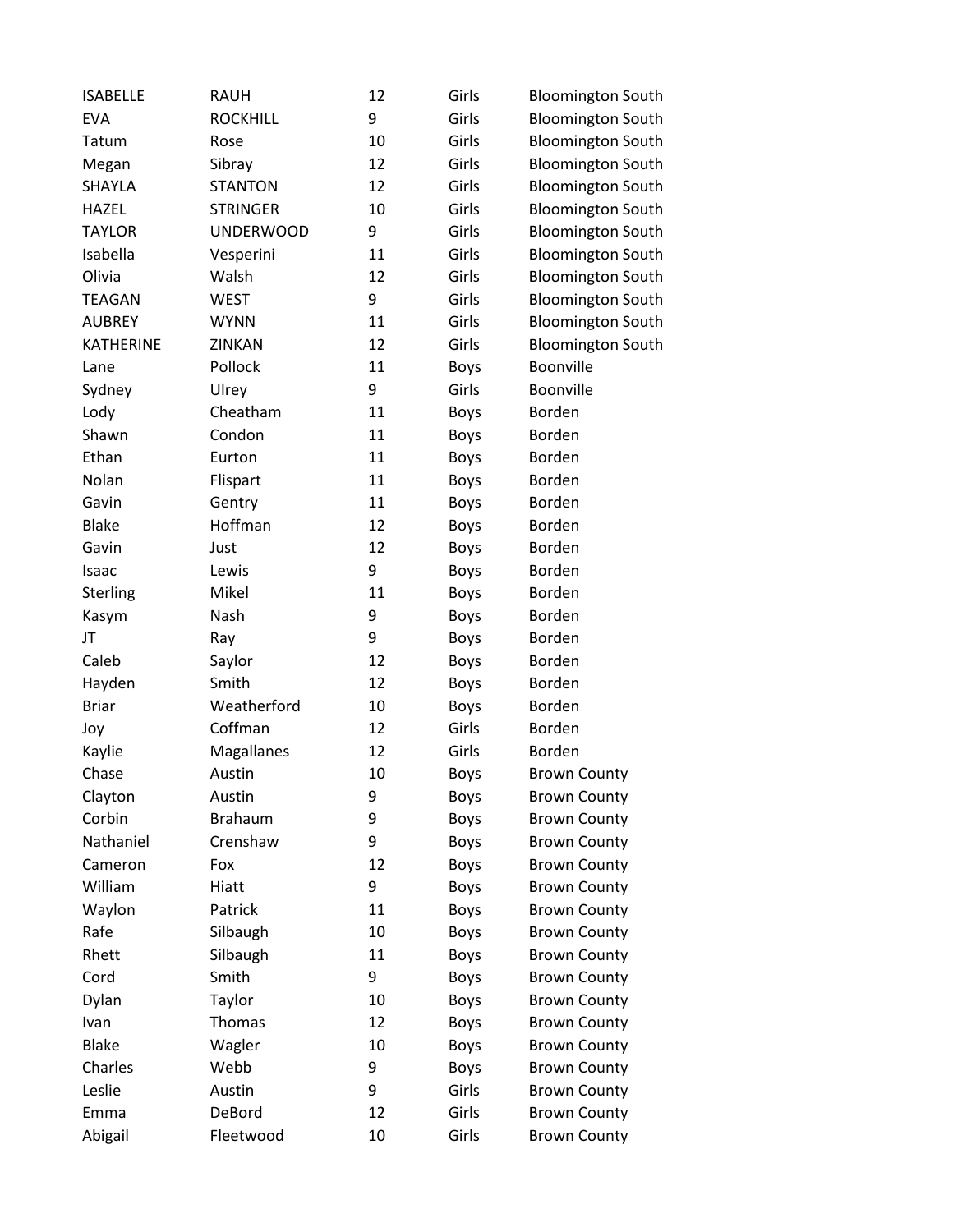| Hadley      | Gradolf    | 10 | Girls       | <b>Brown County</b>          |
|-------------|------------|----|-------------|------------------------------|
| Emelia      | Koester    | 12 | Girls       | <b>Brown County</b>          |
| Madalyn     | Purlee     | 9  | Girls       | <b>Brown County</b>          |
| Nathan      | Koch       | 12 | <b>Boys</b> | <b>Brownstown Central</b>    |
| Jude        | Dahlquist  | 10 | <b>Boys</b> | Castle                       |
| Connor      | Davis      | 11 | <b>Boys</b> | Castle                       |
| Jackson     | Imes       | 9  | <b>Boys</b> | Castle                       |
| Jackson     | Kennedy    | 10 | <b>Boys</b> | Castle                       |
| Cadin       | Kramer     | 10 | <b>Boys</b> | Castle                       |
| Jackson     | Kramer     | 9  | <b>Boys</b> | Castle                       |
| Gabriel     | Land       | 10 | <b>Boys</b> | Castle                       |
| lan         | Long       | 11 | <b>Boys</b> | Castle                       |
| Andrew      | Mangum     | 11 | <b>Boys</b> | Castle                       |
| Jack        | Minton     | 9  | <b>Boys</b> | Castle                       |
| Owen        | Minton     | 11 | <b>Boys</b> | Castle                       |
| Devon       | Monroe     | 9  | <b>Boys</b> | Castle                       |
| Trevor      | Monroe     | 11 | <b>Boys</b> | Castle                       |
| Benjamin    | Olsen      | 10 | <b>Boys</b> | Castle                       |
| Patrick     | Panayides  | 10 | <b>Boys</b> | Castle                       |
| Jacob       | Sheagren   | 9  | <b>Boys</b> | Castle                       |
| Tyler       | Spurling   | 12 | <b>Boys</b> | Castle                       |
| Cade        | Stephens   | 12 | <b>Boys</b> | Castle                       |
| Christopher | Swartz     | 11 | <b>Boys</b> | Castle                       |
| Benjamin    | Whitacre   | 10 | <b>Boys</b> | Castle                       |
| Robert      | White      | 12 | <b>Boys</b> | Castle                       |
| Cole        | Yunker     | 9  | Boys        | Castle                       |
| Dylan       | Kinser     | 11 | <b>Boys</b> | Charlestown                  |
| Kaylee      | Kinser     | 9  | Girls       | Charlestown                  |
| Jacqueline  | McCoy      | 10 | Girls       | Charlestown                  |
| Alexander   | Pinckney   | 9  | <b>Boys</b> | Christian Academy of Indiana |
| Jacob       | Hogg       | 11 | <b>Boys</b> | Clay City                    |
| Macy        | Tucker     | 10 | Girls       | Clay City                    |
| Riley       | Carothers  | 10 | Girls       | <b>Columbus East</b>         |
| Anna        | Combs      | 12 | Girls       | <b>Columbus East</b>         |
| Lea         | Deneux     | 9  | Girls       | <b>Columbus East</b>         |
| Calista     | Easterling | 11 | Girls       | <b>Columbus East</b>         |
| Olivia      | Gray       | 11 | Girls       | <b>Columbus East</b>         |
| Kerigan     | Greathouse | 11 | Girls       | <b>Columbus East</b>         |
| Lynna       | Hendershot | 12 | Girls       | <b>Columbus East</b>         |
| Laurel      | Knight     | 11 | Girls       | <b>Columbus East</b>         |
| Chloe       | Krueger    | 10 | Girls       | <b>Columbus East</b>         |
| Olivia      | Middendorf | 9  | Girls       | <b>Columbus East</b>         |
| Emily       | Ostrom     | 11 | Girls       | <b>Columbus East</b>         |
| Carly       | Otte       | 9  | Girls       | <b>Columbus East</b>         |
| Jami        | Porter     | 9  | Girls       | <b>Columbus East</b>         |
| Mallory     | Rupp       | 11 | Girls       | <b>Columbus East</b>         |
| Olivia      | Shoaf      | 11 | Girls       | Columbus East                |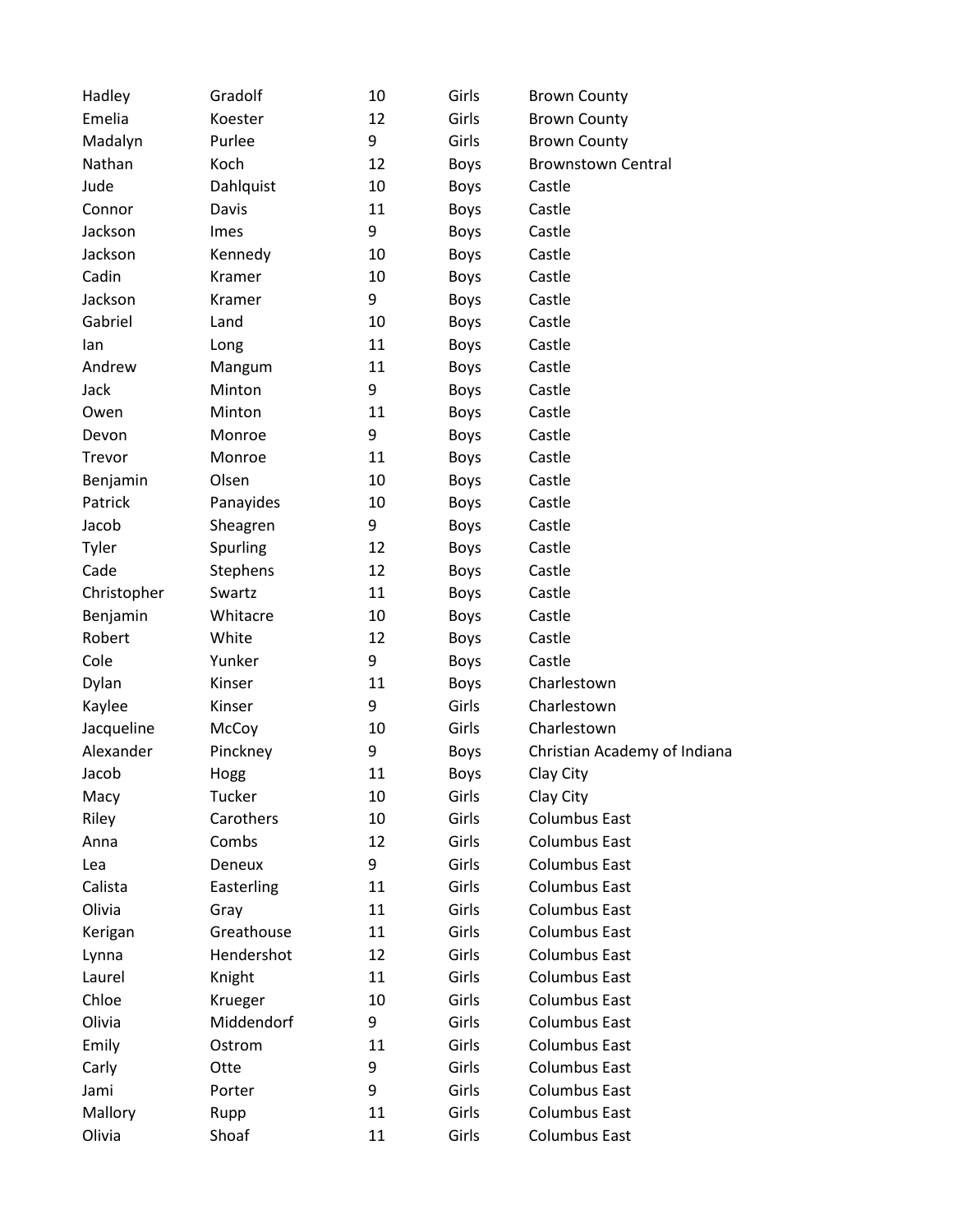| Jordan         | Spurgeon          | 11 | Girls       | <b>Columbus East</b>  |
|----------------|-------------------|----|-------------|-----------------------|
| Elizabeth      | <b>Stevens</b>    | 12 | Girls       | <b>Columbus East</b>  |
| Maddison       | Uphaus            | 12 | Girls       | <b>Columbus East</b>  |
| Marco          | Avila             | 9  | <b>Boys</b> | <b>Columbus North</b> |
| Evan           | Carr              | 11 | <b>Boys</b> | <b>Columbus North</b> |
| Clayton        | Guthrie           | 10 | <b>Boys</b> | <b>Columbus North</b> |
| Sam            | Hobbeheydar       | 10 | <b>Boys</b> | <b>Columbus North</b> |
| Kellen         | Hottell           | 10 | <b>Boys</b> | <b>Columbus North</b> |
| Carter         | Howell            | 10 | <b>Boys</b> | <b>Columbus North</b> |
| Will           | Kiel              | 11 | <b>Boys</b> | <b>Columbus North</b> |
| Reese          | Kilbarger-Stumpff | 11 | <b>Boys</b> | <b>Columbus North</b> |
| Carson         | Kleinhelter       | 12 | <b>Boys</b> | <b>Columbus North</b> |
| Adler          | Larson            | 10 | <b>Boys</b> | <b>Columbus North</b> |
| Ethan          | Lax               | 11 | <b>Boys</b> | <b>Columbus North</b> |
| Wil            | Littrell          | 11 | <b>Boys</b> | <b>Columbus North</b> |
| John           | Merritt           | 10 | <b>Boys</b> | <b>Columbus North</b> |
| Matthew        | <b>Newell</b>     | 11 | <b>Boys</b> | <b>Columbus North</b> |
| Collin         | Pruitt            | 12 | <b>Boys</b> | <b>Columbus North</b> |
| Austin         | Pulkowski         | 12 | <b>Boys</b> | <b>Columbus North</b> |
| Will           | Russell           | 10 | <b>Boys</b> | <b>Columbus North</b> |
| Charlie        | Smith             | 10 | <b>Boys</b> | <b>Columbus North</b> |
| Andy           | Stohr             | 12 | <b>Boys</b> | <b>Columbus North</b> |
| Jacob          | Strieitelmeier    | 10 | <b>Boys</b> | <b>Columbus North</b> |
| Akot           | Tong              | 9  | <b>Boys</b> | Columbus North        |
| Lily           | <b>Baker</b>      | 10 | Girls       | <b>Columbus North</b> |
| Madalyn        | <b>Baker</b>      | 9  | Girls       | <b>Columbus North</b> |
| Makenzie       | <b>Barnett</b>    | 12 | Girls       | <b>Columbus North</b> |
| Karissa        | <b>Bevis</b>      | 10 | Girls       | <b>Columbus North</b> |
| Alyssa         | Green             | 11 | Girls       | <b>Columbus North</b> |
| Layne          | Hoeflinger        | 9  | Girls       | <b>Columbus North</b> |
| Abigail        | Jacobi            | 11 | Girls       | <b>Columbus North</b> |
| Julie          | Klaus             | 10 | Girls       | <b>Columbus North</b> |
| Karla          | Maldonado         | 10 | Girls       | <b>Columbus North</b> |
| Kenzie         | Meyer             | 9  | Girls       | <b>Columbus North</b> |
| Jessica        | Meza              | 10 | Girls       | <b>Columbus North</b> |
| Nicole         | Meza              | 11 | Girls       | <b>Columbus North</b> |
| Sydney         | Morlok            | 10 | Girls       | <b>Columbus North</b> |
| <b>Brianna</b> | Newell            | 10 | Girls       | <b>Columbus North</b> |
| Soumya         | Paliwal           | 12 | Girls       | <b>Columbus North</b> |
| Kenzie         | Pendleton         | 9  | Girls       | <b>Columbus North</b> |
| Madisyn        | Perry             | 10 | Girls       | <b>Columbus North</b> |
| Caylyn         | Pruitt            | 9  | Girls       | <b>Columbus North</b> |
| Nela           | Riddle            | 12 | Girls       | <b>Columbus North</b> |
| Katherine      | Rumsey            | 11 | Girls       | <b>Columbus North</b> |
| Adeline        | Rush              | 12 | Girls       | <b>Columbus North</b> |
| Megan          | Saeger            | 12 | Girls       | <b>Columbus North</b> |
| Sylvia         | Sasse             | 9  | Girls       | <b>Columbus North</b> |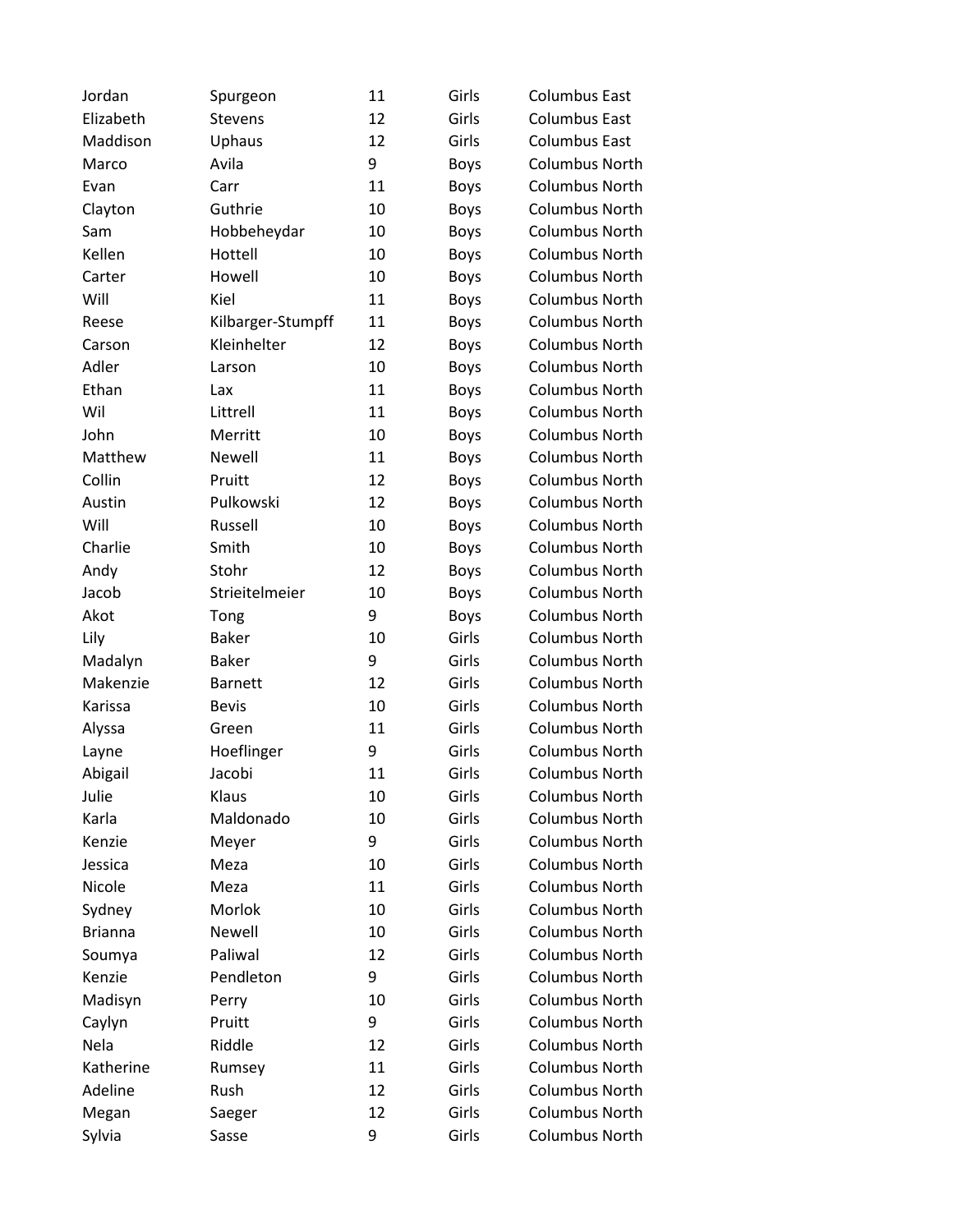| Alaina        | Scholl         | 10 | Girls       | <b>Columbus North</b>     |
|---------------|----------------|----|-------------|---------------------------|
| Emily         | <b>Titus</b>   | 10 | Girls       | <b>Columbus North</b>     |
| Aric          | Tong           | 12 | Girls       | <b>Columbus North</b>     |
| Ellen         | White          | 10 | Girls       | <b>Columbus North</b>     |
| Claire        | Wisler         | 10 | Girls       | <b>Columbus North</b>     |
| Tyler         | <b>Burress</b> | 11 | <b>Boys</b> | Corydon Central           |
| Zach          | Houghland      | 12 | <b>Boys</b> | Corydon Central           |
| Camden        | Marshall       | 12 | <b>Boys</b> | Corydon Central           |
| Shane         | Paden          | 11 | <b>Boys</b> | Corydon Central           |
| <b>Bryson</b> | Rowley         | 11 | <b>Boys</b> | Corydon Central           |
| <b>Trey</b>   | Saulman        | 12 | <b>Boys</b> | Corydon Central           |
| <b>Brian</b>  | Sharp          | 12 | <b>Boys</b> | Corydon Central           |
| AJ            | Short          | 9  | <b>Boys</b> | Corydon Central           |
| Chase         | Vanlaningham   | 10 | <b>Boys</b> | Corydon Central           |
| <b>Bryce</b>  | Weber          | 11 | <b>Boys</b> | Corydon Central           |
| Morgan        | Adams          | 9  | Girls       | Corydon Central           |
| Addison       | Applegate      | 9  | Girls       | Corydon Central           |
| Emily         | Armstrong      | 12 | Girls       | Corydon Central           |
| Emily         | <b>Bruce</b>   | 11 | Girls       | Corydon Central           |
| Marissa       | Freeman        | 9  | Girls       | Corydon Central           |
| Emily         | Gunther        | 12 | Girls       | Corydon Central           |
| Ryleigh       | Lisher         | 10 | Girls       | Corydon Central           |
| Olivia        | Martin         | 9  | Girls       | Corydon Central           |
| Erika         | Valdivieso     | 9  | Girls       | Corydon Central           |
| Elijah        | Plasse         | 9  | <b>Boys</b> | Crothersville             |
| David         | Rose           | 12 | <b>Boys</b> | Crothersville             |
| Kaylyn        | Holman         | 11 | Girls       | Crothersville             |
| Kaden         | Temple         | 9  | <b>Boys</b> | Eastern (Pekin)           |
| Dustin        | Lester         | 12 | <b>Boys</b> | Eastern Greene            |
| Ashley        | Hudson         | 10 | Girls       | Eastern Greene            |
| Elliott       | Gough          | 12 | <b>Boys</b> | Edgewood                  |
| Evans         | Abby Kate      | 11 | Girls       | Edgewood                  |
| Galindo       | Anna           | 11 | Girls       | Edgewood                  |
| Crain         | Annalyssa      | 12 | Girls       | Edgewood                  |
| <b>Bitner</b> | Clara          | 9  | Girls       | Edgewood                  |
| Crain         | Clara          | 10 | Girls       | Edgewood                  |
| <b>Bitner</b> | Emma           | 11 | Girls       | Edgewood                  |
| Doyle         | Olivia         | 11 | Girls       | Edgewood                  |
| Werner        | Olivia         | 12 | Girls       | Edgewood                  |
| Perry         | Paige          | 10 | Girls       | Edgewood                  |
| Haskett       | Riley          | 9  | Girls       | Edgewood                  |
| Piper         | Stephens       | 9  | Girls       | Edgewood                  |
| Reese         | Perry          | 12 | <b>Boys</b> | <b>Evansville Bosse</b>   |
| Amelia        | Perry          | 9  | Girls       | <b>Evansville Bosse</b>   |
| Michael       | Beaven         | 10 | Boys        | <b>Evansville Central</b> |
| Alexander     | Hooten         | 11 | <b>Boys</b> | <b>Evansville Central</b> |
| Nolan         | <b>King</b>    | 10 | <b>Boys</b> | Evansville Central        |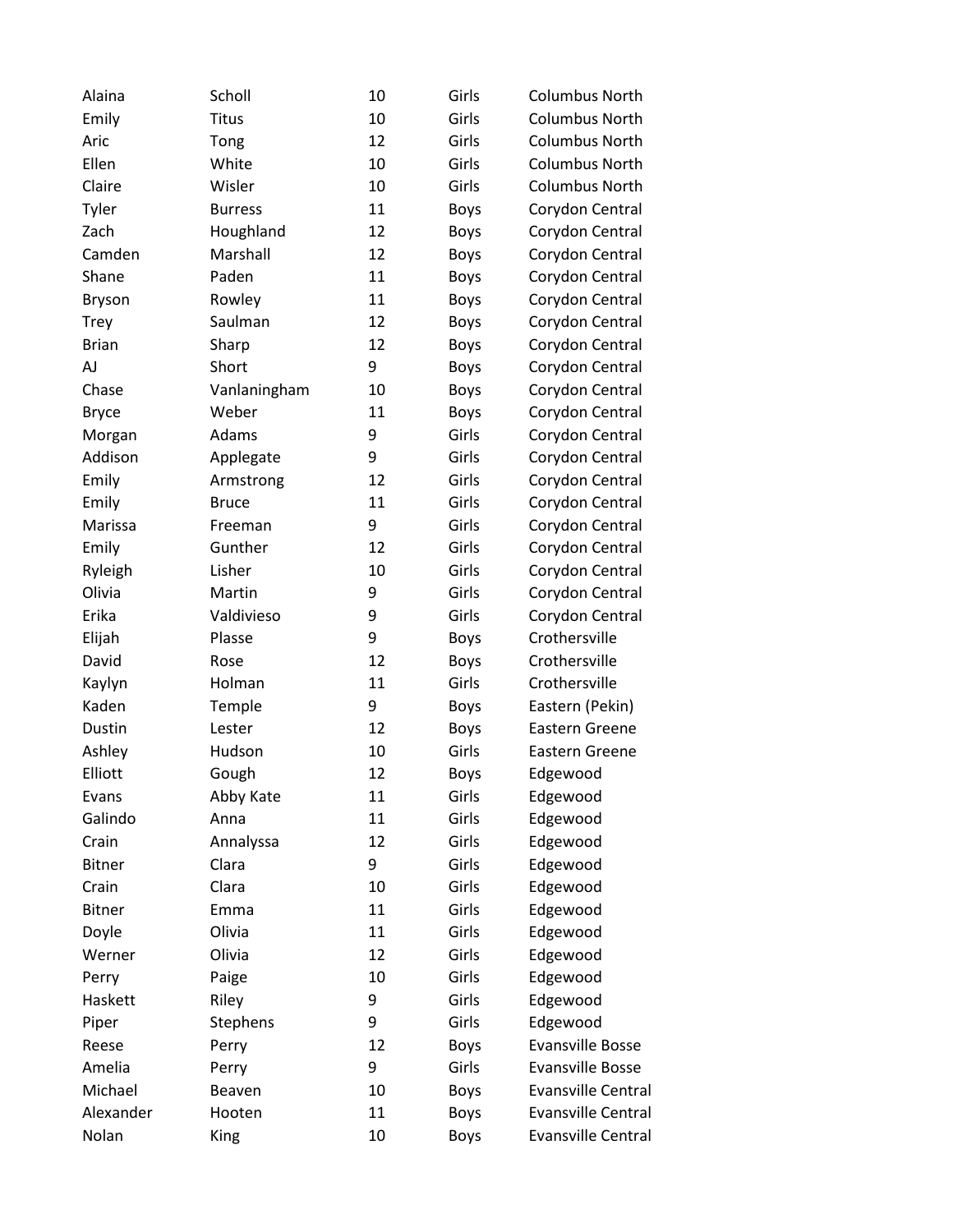| <b>Blake</b>     | Podewils       | 10 | Boys        | <b>Evansville Central</b>        |
|------------------|----------------|----|-------------|----------------------------------|
| Landen           | Schapker       | 9  | Boys        | <b>Evansville Central</b>        |
| Logan            | Schapker       | 9  | <b>Boys</b> | <b>Evansville Central</b>        |
| Kyle             | Sterchi        | 9  | <b>Boys</b> | <b>Evansville Central</b>        |
| De'Anthony       | Stinson        | 12 | <b>Boys</b> | <b>Evansville Central</b>        |
| London           | <b>Bollier</b> | 11 | <b>Boys</b> | Evansville F.J. Reitz            |
| <b>Broderick</b> | Carr           | 9  | <b>Boys</b> | Evansville F.J. Reitz            |
| Jacob            | Conner         | 9  | <b>Boys</b> | Evansville F.J. Reitz            |
| Nathan           | Ely            | 11 | <b>Boys</b> | Evansville F.J. Reitz            |
| Robert           | Goodloe        | 9  | Boys        | Evansville F.J. Reitz            |
| Wilson           | Gorman         | 10 | <b>Boys</b> | Evansville F.J. Reitz            |
| John             | Hackney        | 10 | <b>Boys</b> | Evansville F.J. Reitz            |
| William          | Hammonds       | 10 | <b>Boys</b> | Evansville F.J. Reitz            |
| Conner           | Johnson        | 9  | <b>Boys</b> | Evansville F.J. Reitz            |
| <b>Brody</b>     | Miller         | 10 | <b>Boys</b> | Evansville F.J. Reitz            |
| Maddux           | Mosby          | 9  | <b>Boys</b> | Evansville F.J. Reitz            |
| Garrett          | Motz           | 10 | <b>Boys</b> | Evansville F.J. Reitz            |
| Alex             | Nolan          | 11 | <b>Boys</b> | Evansville F.J. Reitz            |
| Easton           | Sibbitt        | 12 | <b>Boys</b> | Evansville F.J. Reitz            |
| Zachary          | Traylor        | 10 | Boys        | Evansville F.J. Reitz            |
| Max              | Wigand         | 10 | <b>Boys</b> | Evansville F.J. Reitz            |
| Hayden           | Wood           | 12 | Boys        | Evansville F.J. Reitz            |
| Adison           | Fuller         | 10 | Girls       | Evansville F.J. Reitz            |
| Kathryn          | Heckert        | 9  | Girls       | Evansville F.J. Reitz            |
| Abby             | Hessler        | 9  | Girls       | Evansville F.J. Reitz            |
| Cordelia         | Hoover         | 9  | Girls       | Evansville F.J. Reitz            |
| Eva              | Kremer         | 10 | Girls       | Evansville F.J. Reitz            |
| Ella             | <b>Talley</b>  | 12 | Girls       | Evansville F.J. Reitz            |
| Ava              | Traylor        | 9  | Girls       | Evansville F.J. Reitz            |
| Taylor           | Vogt           | 10 | Girls       | Evansville F.J. Reitz            |
| Taylor           | Willett        | 10 | Girls       | Evansville F.J. Reitz            |
| Kenzi            | Williams       | 9  | Girls       | Evansville F.J. Reitz            |
| Mei              | Yanagisawa     | 12 | Girls       | Evansville F.J. Reitz            |
| Abrielle         | Richard        | 9  | Girls       | <b>Evansville Harrison</b>       |
| Evan             | Herr           | 12 | Boys        | Evansville Mater Dei             |
| Dawson           | Schroeder      | 12 | Boys        | Evansville Mater Dei             |
| Tyler            | Zimmerman      | 11 | Boys        | <b>Evansville North</b>          |
| Katherine        | Coe            | 11 | Girls       | Evansville North                 |
| Andrew           | Alvey          | 11 | Boys        | <b>Evansville Reitz Memorial</b> |
| Zachary          | Deeg           | 12 | Boys        | <b>Evansville Reitz Memorial</b> |
| Dawson           | East           | 12 | Boys        | <b>Evansville Reitz Memorial</b> |
| Ryan             | Feller         | 10 | Boys        | <b>Evansville Reitz Memorial</b> |
| Paul             | Folz           | 9  | Boys        | <b>Evansville Reitz Memorial</b> |
| Andrew           | Golba          | 11 | <b>Boys</b> | <b>Evansville Reitz Memorial</b> |
| Ethan            | Hammers        | 9  | Boys        | Evansville Reitz Memorial        |
| Jacob            | Hirsch         | 11 | Boys        | <b>Evansville Reitz Memorial</b> |
| William          | Hirsch         | 9  | <b>Boys</b> | <b>Evansville Reitz Memorial</b> |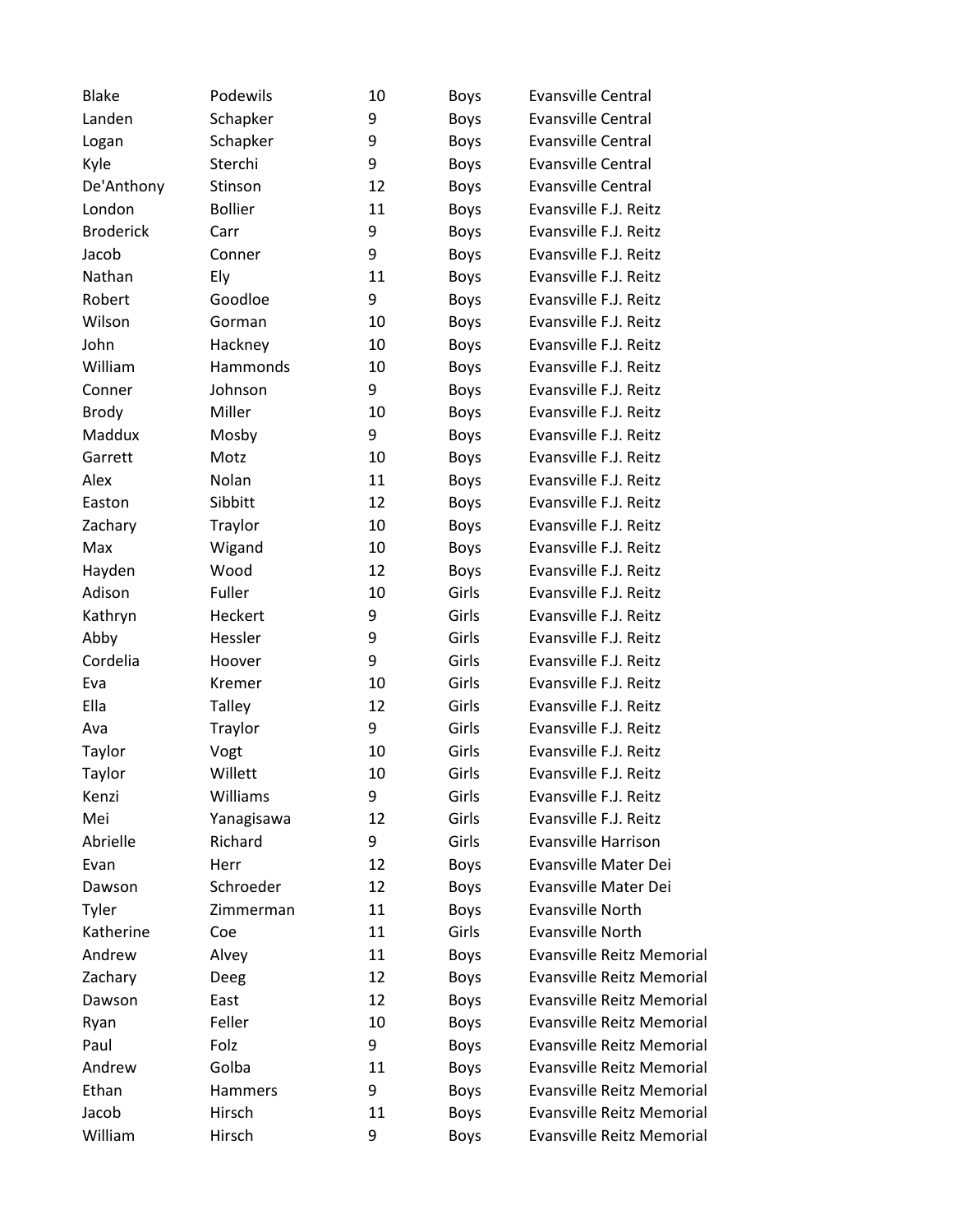| Gavin        | McMinn            | 10 | <b>Boys</b> | <b>Evansville Reitz Memorial</b> |
|--------------|-------------------|----|-------------|----------------------------------|
| Aidan        | Mohr              | 9  | <b>Boys</b> | <b>Evansville Reitz Memorial</b> |
| Rowan        | O'Daniel          | 9  | <b>Boys</b> | <b>Evansville Reitz Memorial</b> |
| Nathan       | Raben             | 9  | <b>Boys</b> | <b>Evansville Reitz Memorial</b> |
| Hayden       | Sitzman           | 9  | <b>Boys</b> | <b>Evansville Reitz Memorial</b> |
| Stephen      | Sloan             | 11 | <b>Boys</b> | <b>Evansville Reitz Memorial</b> |
| Samuel       | Thompson          | 9  | <b>Boys</b> | <b>Evansville Reitz Memorial</b> |
| Luke         | Woodyard          | 9  | <b>Boys</b> | <b>Evansville Reitz Memorial</b> |
| William      | Conway            | 9  | <b>Boys</b> | <b>Floyd Central</b>             |
| Nicholas     | Gordon            | 12 | <b>Boys</b> | <b>Floyd Central</b>             |
| Garrett      | Gravitt           | 12 | <b>Boys</b> | <b>Floyd Central</b>             |
| Hunter       | Griffin           | 12 | <b>Boys</b> | <b>Floyd Central</b>             |
| Adam         | Heitz             | 11 | <b>Boys</b> | <b>Floyd Central</b>             |
| Kyle         | Hohl              | 12 | Boys        | <b>Floyd Central</b>             |
| Justin       | <b>McWilliams</b> | 12 | <b>Boys</b> | <b>Floyd Central</b>             |
| Joseph       | Meier             | 11 | <b>Boys</b> | <b>Floyd Central</b>             |
| Weston       | Naville           | 11 | <b>Boys</b> | <b>Floyd Central</b>             |
| Seth         | Owings            | 12 | <b>Boys</b> | <b>Floyd Central</b>             |
| Nathan       | Wheatley          | 10 | <b>Boys</b> | <b>Floyd Central</b>             |
| Wade         | Woosley           | 12 | <b>Boys</b> | <b>Floyd Central</b>             |
| Sydney       | <b>Baxter</b>     | 12 | Girls       | <b>Floyd Central</b>             |
| Meredith     | Bielefeld         | 11 | Girls       | <b>Floyd Central</b>             |
| Megan        | Carey             | 11 | Girls       | <b>Floyd Central</b>             |
| Jaydon       | Cirincione        | 11 | Girls       | <b>Floyd Central</b>             |
| Natalie      | Clare             | 12 | Girls       | <b>Floyd Central</b>             |
| Ann          | <b>Driggs</b>     | 12 | Girls       | <b>Floyd Central</b>             |
| Elliott      | Emerson           | 9  | Girls       | <b>Floyd Central</b>             |
| Payton       | Hall              | 12 | Girls       | <b>Floyd Central</b>             |
| Sarah        | Langdon           | 12 | Girls       | <b>Floyd Central</b>             |
| Kylee        | Lewellen          | 11 | Girls       | <b>Floyd Central</b>             |
| Savanna      | Liddle            | 10 | Girls       | <b>Floyd Central</b>             |
| Alice        | Main              | 10 | Girls       | <b>Floyd Central</b>             |
| Hallie       | Mosier            | 10 | Girls       | <b>Floyd Central</b>             |
| Ella         | Neafus            | 10 | Girls       | <b>Floyd Central</b>             |
| Claudia      | Pearce            | 9  | Girls       | <b>Floyd Central</b>             |
| Vanessa      | Seymour           | 11 | Girls       | <b>Floyd Central</b>             |
| Kaitlyn      | Stewart           | 9  | Girls       | <b>Floyd Central</b>             |
| Ella         | Thompson          | 12 | Girls       | <b>Floyd Central</b>             |
| <b>Bryce</b> | Troesch           | 11 | <b>Boys</b> | <b>Forest Park</b>               |
| Spenser      | Wolf              | 11 | <b>Boys</b> | <b>Forest Park</b>               |
| Danielle     | Eckert            | 10 | Girls       | <b>Forest Park</b>               |
| Allison      | Fraze             | 9  | Girls       | <b>Forest Park</b>               |
| Sophia       | Gentry            | 9  | Girls       | <b>Forest Park</b>               |
| Ellie        | Hall              | 11 | Girls       | <b>Forest Park</b>               |
| Anna         | Hulsman           | 9  | Girls       | <b>Forest Park</b>               |
| Karli        | Kitten            | 10 | Girls       | <b>Forest Park</b>               |
| Sara         | Kitten            | 12 | Girls       | Forest Park                      |
|              |                   |    |             |                                  |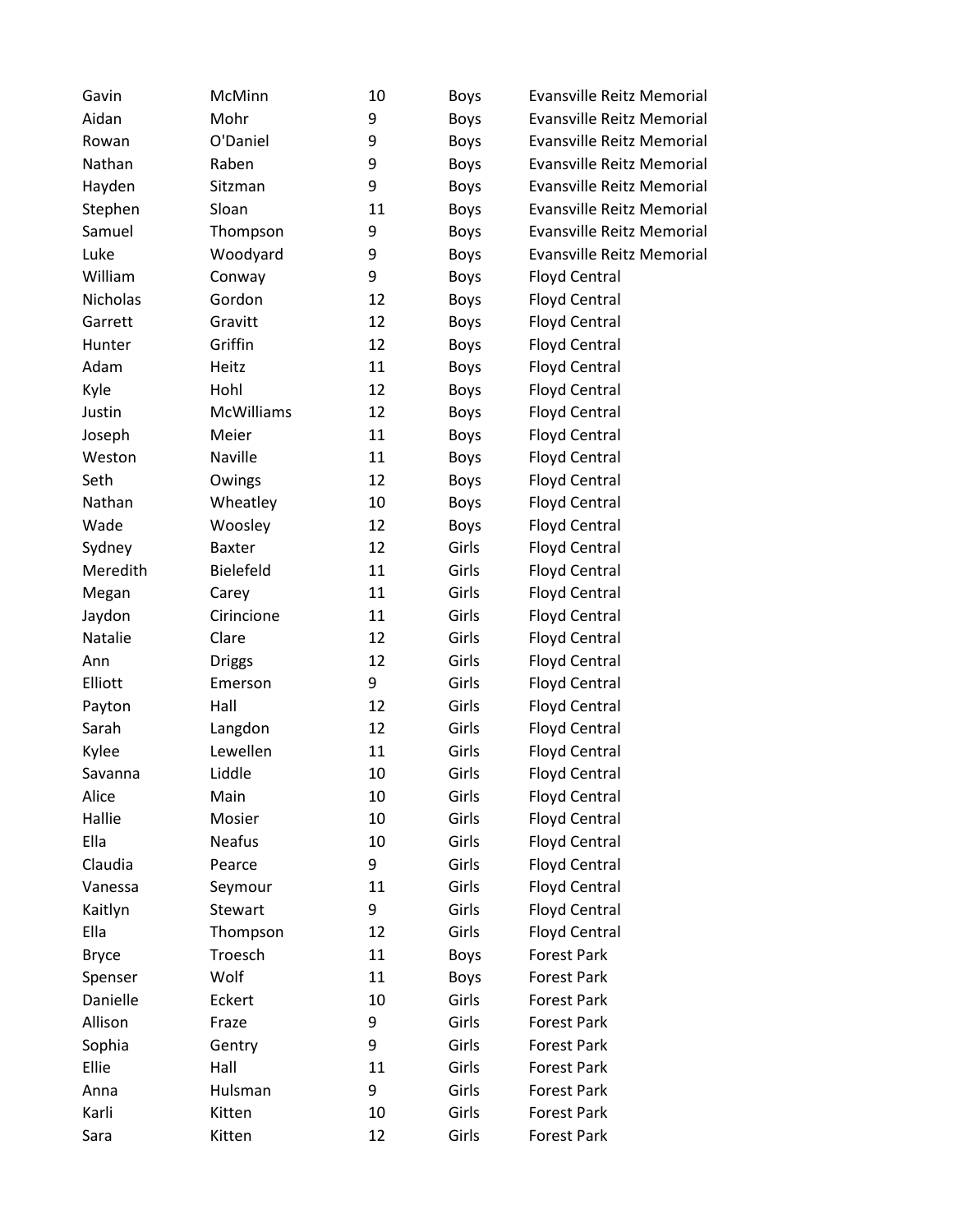| Layla          | Weyer            | 11 | Girls       | <b>Forest Park</b>    |
|----------------|------------------|----|-------------|-----------------------|
| Hayden         | Pennington       | 9  | <b>Boys</b> | Gibson Southern       |
| Alex           | Spindler         | 9  | <b>Boys</b> | Gibson Southern       |
| Paige          | Collins          | 12 | Girls       | Gibson Southern       |
| Emma           | Cox              | 11 | Girls       | Gibson Southern       |
| Ashley         | Evetts           | 12 | Girls       | Gibson Southern       |
| Lily           | Evetts           | 10 | Girls       | Gibson Southern       |
| Taylor         | Hart             | 11 | Girls       | Gibson Southern       |
| Courtney       | Heldt            | 9  | Girls       | Gibson Southern       |
| Raegan         | Heldt            | 12 | Girls       | Gibson Southern       |
| Helen          | Kiesel           | 11 | Girls       | Gibson Southern       |
| Emma Grace     | Kifer            | 12 | Girls       | Gibson Southern       |
| Ella           | Kohl             | 12 | Girls       | Gibson Southern       |
| Ruthie         | Mercer           | 10 | Girls       | Gibson Southern       |
| Aleksandra     | Parmer           | 9  | Girls       | Gibson Southern       |
| Lillian        | Parmer           | 11 | Girls       | Gibson Southern       |
| Olivia         | Pennington       | 11 | Girls       | Gibson Southern       |
| <b>Blair</b>   | Rexing           | 12 | Girls       | Gibson Southern       |
| Keri           | Steckler         | 12 | Girls       | Gibson Southern       |
| De'Asia        | <b>Thomas</b>    | 11 | Girls       | Gibson Southern       |
| Keelyn         | Wilkerson        | 10 | Girls       | Gibson Southern       |
| Elliott        | <b>Buechlein</b> | 12 | <b>Boys</b> | <b>Heritage Hills</b> |
| <b>Bridget</b> | Flannagan        | 10 | Girls       | <b>Heritage Hills</b> |
| Michaela       | Gogel            | 11 | Girls       | <b>Heritage Hills</b> |
| Madison        | Hoffman          | 9  | Girls       | <b>Heritage Hills</b> |
| Halle          | Jordan           | 10 | Girls       | <b>Heritage Hills</b> |
| Mia            | Sanford          | 10 | Girls       | <b>Heritage Hills</b> |
| Caitlyn        | Schipp           | 11 | Girls       | <b>Heritage Hills</b> |
| Lauren         | Sisley           | 11 | Girls       | <b>Heritage Hills</b> |
| Katie          | Winkler          | 12 | Girls       | <b>Heritage Hills</b> |
| Carter         | Blume            | 9  | <b>Boys</b> | Jasper                |
| <b>Blake</b>   | Danzer           | 12 | <b>Boys</b> | Jasper                |
| Abe            | Eckman           | 11 | Boys        | Jasper                |
| Leo            | Eckman           | 9  | <b>Boys</b> | Jasper                |
| Will           | Gubbins          | 10 | <b>Boys</b> | Jasper                |
| Harrison       | Hulsman          | 10 | <b>Boys</b> | Jasper                |
| Logan          | Kempf            | 9  | <b>Boys</b> | Jasper                |
| Wylee          | Kippenbrock      | 9  | <b>Boys</b> | Jasper                |
| Reggie         | Matute           | 11 | <b>Boys</b> | Jasper                |
| Chase          | Nord             | 11 | <b>Boys</b> | Jasper                |
| Kyler          | Wehr             | 10 | <b>Boys</b> | Jasper                |
| Jaryn          | Weinel           | 10 | <b>Boys</b> | Jasper                |
| Jacob          | Welp             | 10 | <b>Boys</b> | Jasper                |
| Trey           | Wiseman          | 9  | <b>Boys</b> | Jasper                |
| Mia            | Ahner            | 12 | Girls       | Jasper                |
| Jocelynne      | Calderon         | 9  | Girls       | Jasper                |
| Lydia          | Grow             | 12 | Girls       | Jasper                |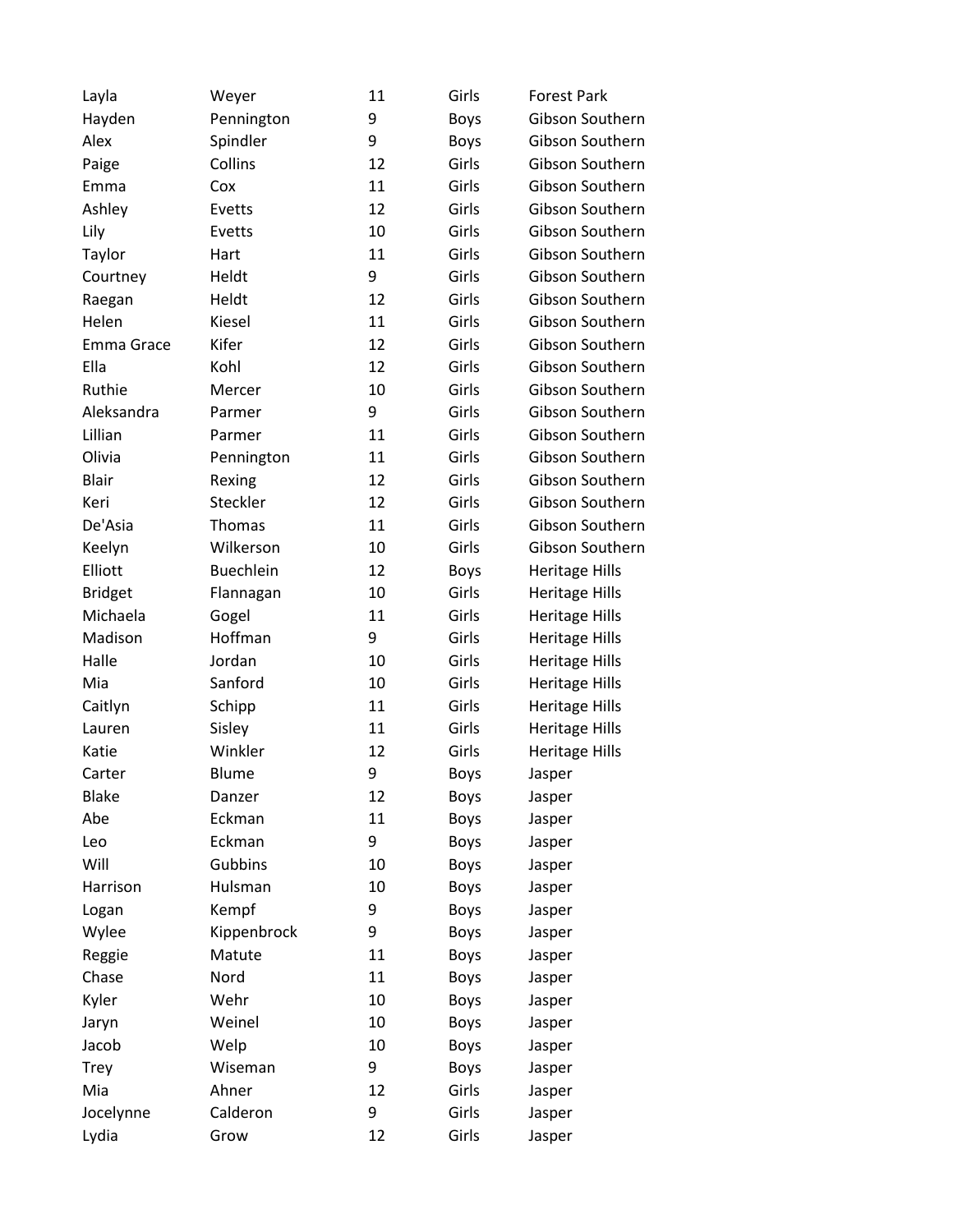| Kate           | Jerger       | 9  | Girls       | Jasper                      |
|----------------|--------------|----|-------------|-----------------------------|
| Kalen          | Jochum       | 12 | Girls       | Jasper                      |
| Livia          | Land         | 11 | Girls       | Jasper                      |
| Emma           | Schipp       | 9  | Girls       | Jasper                      |
| Amanda         | Schnell      | 12 | Girls       | Jasper                      |
| Kelsea         | Skorge       | 12 | Girls       | Jasper                      |
| Andi           | VanMeter     | 11 | Girls       | Jasper                      |
| Kylee          | Weisheit     | 11 | Girls       | Jasper                      |
| Ally           | Wigand       | 10 | Girls       | Jasper                      |
| Ari            | Wiseman      | 9  | Girls       | Jasper                      |
| Niya           | Zazzetti     | 10 | Girls       | Jasper                      |
| Arielle        | Phillips     | 10 | Girls       | Jeffersonville              |
| <b>Brenden</b> | <b>Baker</b> | 11 | <b>Boys</b> | Jennings County             |
| lan            | campbell     | 11 | <b>Boys</b> | Jennings County             |
| Lane           | Elsner       | 11 | <b>Boys</b> | Jennings County             |
| Aidan          | Ernstes      | 11 | <b>Boys</b> | Jennings County             |
| Lain           | Ernstes      | 9  | <b>Boys</b> | Jennings County             |
| Elijah         | Hatton       | 9  | <b>Boys</b> | Jennings County             |
| Gavin          | Hendrix      | 12 | <b>Boys</b> | Jennings County             |
| Noah           | Mcfall       | 10 | <b>Boys</b> | Jennings County             |
| <b>Bryce</b>   | McIntosh     | 10 | <b>Boys</b> | Jennings County             |
| Logan          | McIntosh     | 11 | <b>Boys</b> | Jennings County             |
| <b>Bryce</b>   | Regan        | 11 | <b>Boys</b> | Jennings County             |
| Drew           | Stroud       | 12 | <b>Boys</b> | Jennings County             |
| Layne          | Suhre        | 11 | <b>Boys</b> | Jennings County             |
| Eli            | Wahlman      | 10 | <b>Boys</b> | Jennings County             |
| Reagan         | <b>Brown</b> | 11 | Girls       | Jennings County             |
| Elizabeth      | Evans        | 9  | Girls       | Jennings County             |
| Halle          | Franks       | 10 | Girls       | Jennings County             |
| Grace          | Gambrel      | 10 | Girls       | Jennings County             |
| Kristen        | Ponder       | 9  | Girls       | Jennings County             |
| Sarah          | Poole        | 9  | Girls       | Jennings County             |
| Elizabeth      | Wahlman      | 12 | Girls       | Jennings County             |
| Gabby          | Wallace      | 12 | Girls       | Jennings County             |
| Peyton         | Smith        | 9  | Girls       | Linton-Stockton             |
| <b>Brett</b>   | Cahall       | 12 | Girls       | <b>Madison Consolidated</b> |
| Ava            | Spencer      | 9  | Girls       | <b>Madison Consolidated</b> |
| Cadence        | Traylor      | 10 | Girls       | <b>Madison Consolidated</b> |
| Martin         | Barco IV     | 9  | <b>Boys</b> | Martinsville                |
| Easton         | Collier      | 9  | <b>Boys</b> | Martinsville                |
| Wyatt          | Collins      | 9  | <b>Boys</b> | Martinsville                |
| David          | Eggleton     | 11 | <b>Boys</b> | Martinsville                |
| Carson         | Heath        | 12 | <b>Boys</b> | Martinsville                |
| <b>Blake</b>   | Holloway     | 11 | <b>Boys</b> | Martinsville                |
| Hayden         | <b>Miles</b> | 12 | <b>Boys</b> | Martinsville                |
| Everett        | Renner       | 10 | <b>Boys</b> | Martinsville                |
| Colin          | Sears        | 10 | Boys        | Martinsville                |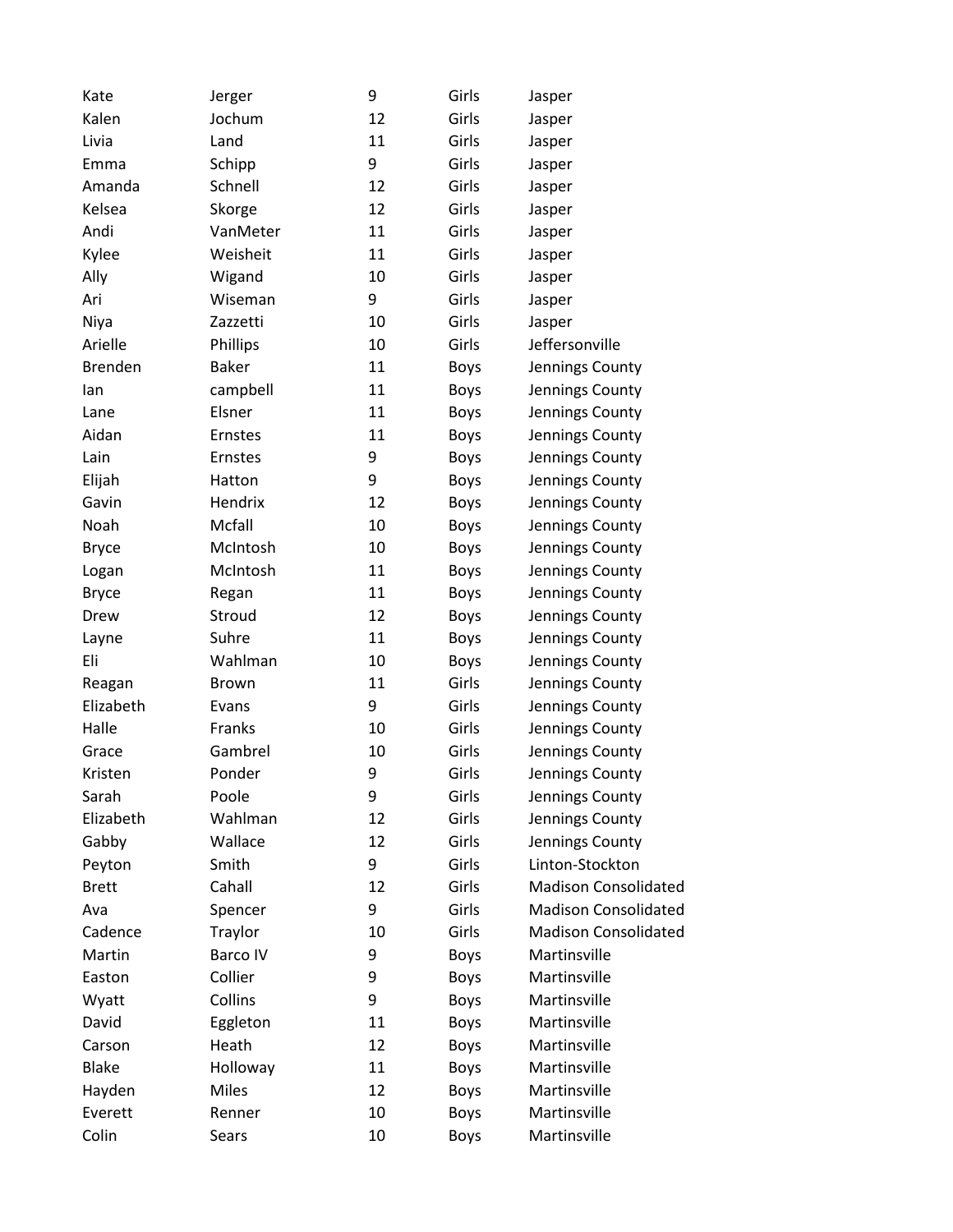| Cameron        | Tucker          | 9  | <b>Boys</b> | Martinsville     |
|----------------|-----------------|----|-------------|------------------|
| Jonah          | Wolfe           | 12 | <b>Boys</b> | Martinsville     |
| Griffin        | Worzella        | 11 | <b>Boys</b> | Martinsville     |
| Logan          | Worzella        | 12 | <b>Boys</b> | Martinsville     |
| Alina          | Worzella        | 11 | Girls       | Martinsville     |
| <b>Braden</b>  | Dike            | 12 | <b>Boys</b> | Mt. Vernon       |
| Sophie         | Kloppenburg     | 10 | Girls       | Mt. Vernon       |
| Jake           | <b>Brown</b>    | 9  | <b>Boys</b> | New Albany       |
| Isaac          | Cooley          | 10 | <b>Boys</b> | New Albany       |
| Benjamin       | Jacobs          | 10 | <b>Boys</b> | New Albany       |
| Evan           | Krueger         | 10 | <b>Boys</b> | New Albany       |
| Aaron          | Lord            | 10 | <b>Boys</b> | New Albany       |
| Aidan          | Lord            | 10 | <b>Boys</b> | New Albany       |
| Benjamin       | Powell          | 12 | <b>Boys</b> | New Albany       |
| <b>Xzavier</b> | Pruitt          | 12 | <b>Boys</b> | New Albany       |
| <b>Braxton</b> | Sheppard        | 10 | <b>Boys</b> | New Albany       |
| Gavin          | Thompson        | 11 | <b>Boys</b> | New Albany       |
| Zakke          | Youell          | 9  | <b>Boys</b> | New Albany       |
| Lila           | Endres          | 10 | Girls       | New Albany       |
| Oxiel          | Castro          | 10 | <b>Boys</b> | North Harrison   |
| Jacob          | Wenning         | 11 | <b>Boys</b> | North Harrison   |
| Brittany       | Page            | 12 | Girls       | North Knox       |
| Pierce         | <b>Brinkman</b> | 12 | <b>Boys</b> | Northeast Dubois |
| Sara           | Livingston      | 10 | Girls       | Northeast Dubois |
| Jordan         | Schwiekarth     | 10 | Girls       | Northeast Dubois |
| Paige          | Wildman         | 10 | Girls       | Northeast Dubois |
| <b>Stuart</b>  | <b>Bennett</b>  | 11 | <b>Boys</b> | Northview        |
| Corbin         | <b>Butts</b>    | 12 | <b>Boys</b> | Northview        |
| Thomas         | Chapman         | 12 | <b>Boys</b> | Northview        |
| Douglas        | Dillman         | 9  | <b>Boys</b> | Northview        |
| Logan          | Graf            | 11 | <b>Boys</b> | Northview        |
| Jcim           | Grant           | 9  | <b>Boys</b> | Northview        |
| <b>Miles</b>   | Haviland        | 11 | Boys        | Northview        |
| Wesley         | Heiliger        | 10 | <b>Boys</b> | Northview        |
| Kaden          | Jordan          | 9  | <b>Boys</b> | Northview        |
| Nathan         | Kellar          | 9  | <b>Boys</b> | Northview        |
| <b>Braeden</b> | Knerr           | 12 | <b>Boys</b> | Northview        |
| Carter         | Mullenix        | 12 | <b>Boys</b> | Northview        |
| Matthew        | Mullenix        | 9  | <b>Boys</b> | Northview        |
| Camden         | Parkey          | 9  | <b>Boys</b> | Northview        |
| Jared          | Parkey          | 11 | <b>Boys</b> | Northview        |
| Xander         | Shillings       | 11 | <b>Boys</b> | Northview        |
| Hank           | Slater          | 10 | <b>Boys</b> | Northview        |
| Hunter         | Strain          | 12 | <b>Boys</b> | Northview        |
| Piper          | <b>Brinkman</b> | 9  | Girls       | Northview        |
| Rebekah        | Dillman         | 9  | Girls       | Northview        |
| Maisie         | Eldridge        | 10 | Girls       | Northview        |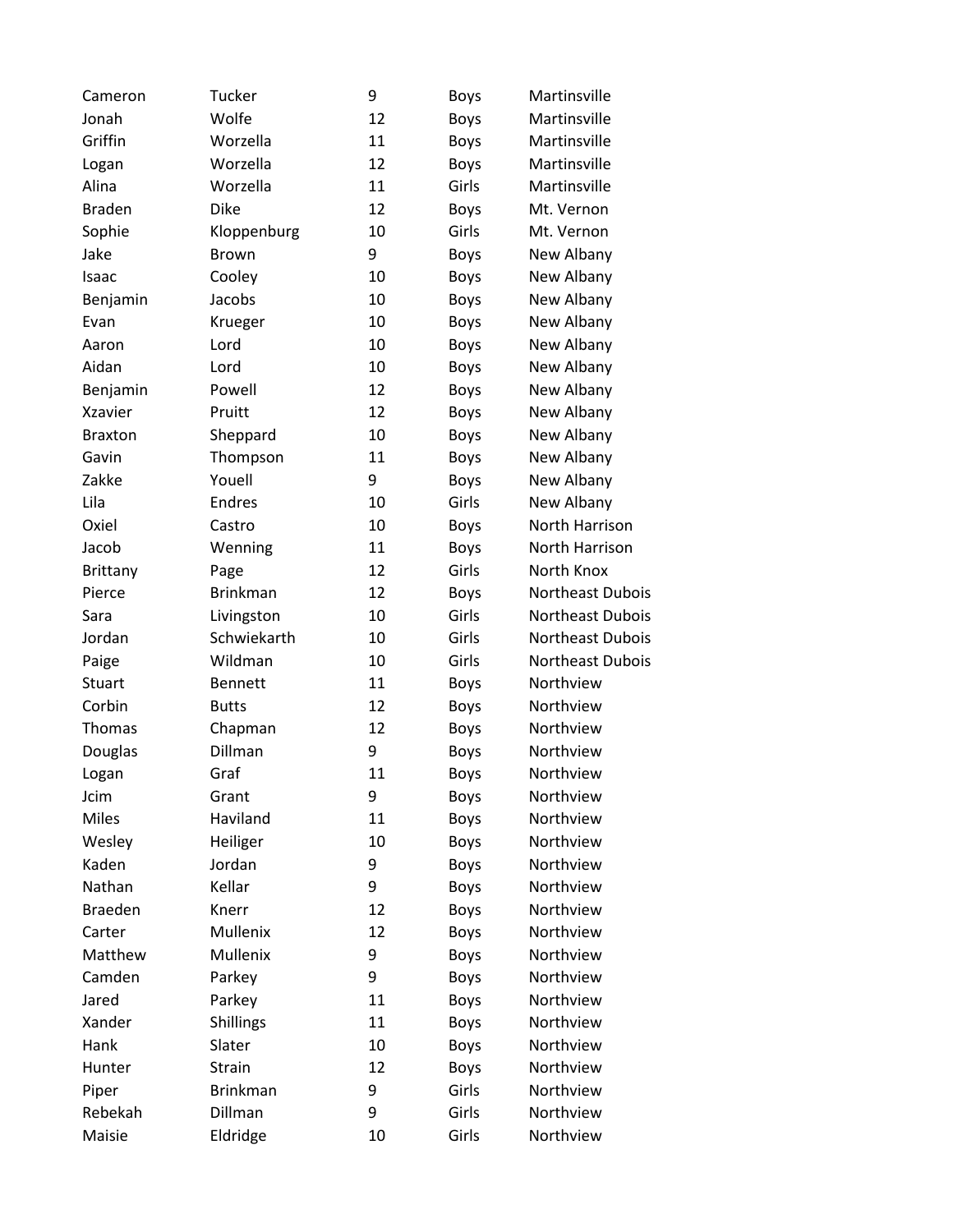| Addison        | Goodwin         | 10 | Girls       | Northview                  |
|----------------|-----------------|----|-------------|----------------------------|
| Gnister        | Grant           | 9  | Girls       | Northview                  |
| Ellia          | Hayes           | 9  | Girls       | Northview                  |
| Abigail        | Kumpf           | 9  | Girls       | Northview                  |
| Madison        | Lovett          | 9  | Girls       | Northview                  |
| Jaiden         | Lutes           | 9  | Girls       | Northview                  |
| Halle          | Miller          | 10 | Girls       | Northview                  |
| Katelyn        | Morrison        | 10 | Girls       | Northview                  |
| Hannah         | Petscher        | 11 | Girls       | Northview                  |
| <b>Briley</b>  | Shillings       | 10 | Girls       | Northview                  |
| Hannah         | Slater          | 10 | Girls       | Northview                  |
| Delaney        | Trout           | 10 | Girls       | Northview                  |
| Tate           | Hall            | 12 | Boys        | Orleans                    |
| Allison        | Hughett         | 10 | Girls       | Orleans                    |
| Libby          | Stone           | 12 | Girls       | <b>Pike Central</b>        |
| Quinlan        | Teague          | 11 | Girls       | Pike Central               |
| Anna           | Whitehead       | 9  | Girls       | <b>Pike Central</b>        |
| Kyndall        | Anthis          | 10 | Girls       | <b>Princeton Community</b> |
| Lexi           | Brown           | 10 | Girls       | <b>Princeton Community</b> |
| Cheyanne       | Douglas         | 11 | Girls       | <b>Princeton Community</b> |
| Kierston       | Edwards         | 11 | Girls       | <b>Princeton Community</b> |
| Haley          | Meade           | 10 | Girls       | <b>Princeton Community</b> |
| Heidi          | Meade           | 10 | Girls       | <b>Princeton Community</b> |
| Delanie        | Phillips        | 10 | Girls       | <b>Princeton Community</b> |
| Desiree        | Phillips        | 10 | Girls       | <b>Princeton Community</b> |
| Lexi           | Smith           | 9  | Girls       | <b>Princeton Community</b> |
| Laci           | Spore           | 11 | Girls       | <b>Princeton Community</b> |
| Ben            | Kelly           | 10 | <b>Boys</b> | Providence                 |
| Maci           | Hoskins         | 10 | Girls       | Providence                 |
| Lanie          | Roberts         | 9  | Girls       | Salem                      |
| Rolando        | Baltazar-Felipe | 11 | <b>Boys</b> | Seymour                    |
| Jude           | Bane            | 10 | <b>Boys</b> | Seymour                    |
| <b>Brycen</b>  | <b>Baugh</b>    | 12 | Boys        | Seymour                    |
| Levi           | Croquart        | 12 | Boys        | Seymour                    |
| Ethan          | Dippold         | 12 | Boys        | Seymour                    |
| Clayton        | Greenawalt      | 11 | Boys        | Seymour                    |
| Connor         | <b>Harriss</b>  | 12 | Boys        | Seymour                    |
| <b>Brandon</b> | Kleber          | 12 | <b>Boys</b> | Seymour                    |
| Carter         | Morris          | 11 | Boys        | Seymour                    |
| Carter         | Murphy          | 10 | Boys        | Seymour                    |
| Elijah         | Osborne         | 12 | Boys        | Seymour                    |
| Michael        | Proffer         | 11 | Boys        | Seymour                    |
| Samuel         | Rockey          | 9  | Boys        | Seymour                    |
| Eliana         | <b>Baker</b>    | 11 | Girls       | Seymour                    |
| Emilee         | East            | 11 | Girls       | Seymour                    |
| Kinsley        | Folsom          | 10 | Girls       | Seymour                    |
| Hayley         | Harpe           | 11 | Girls       | Seymour                    |
|                |                 |    |             |                            |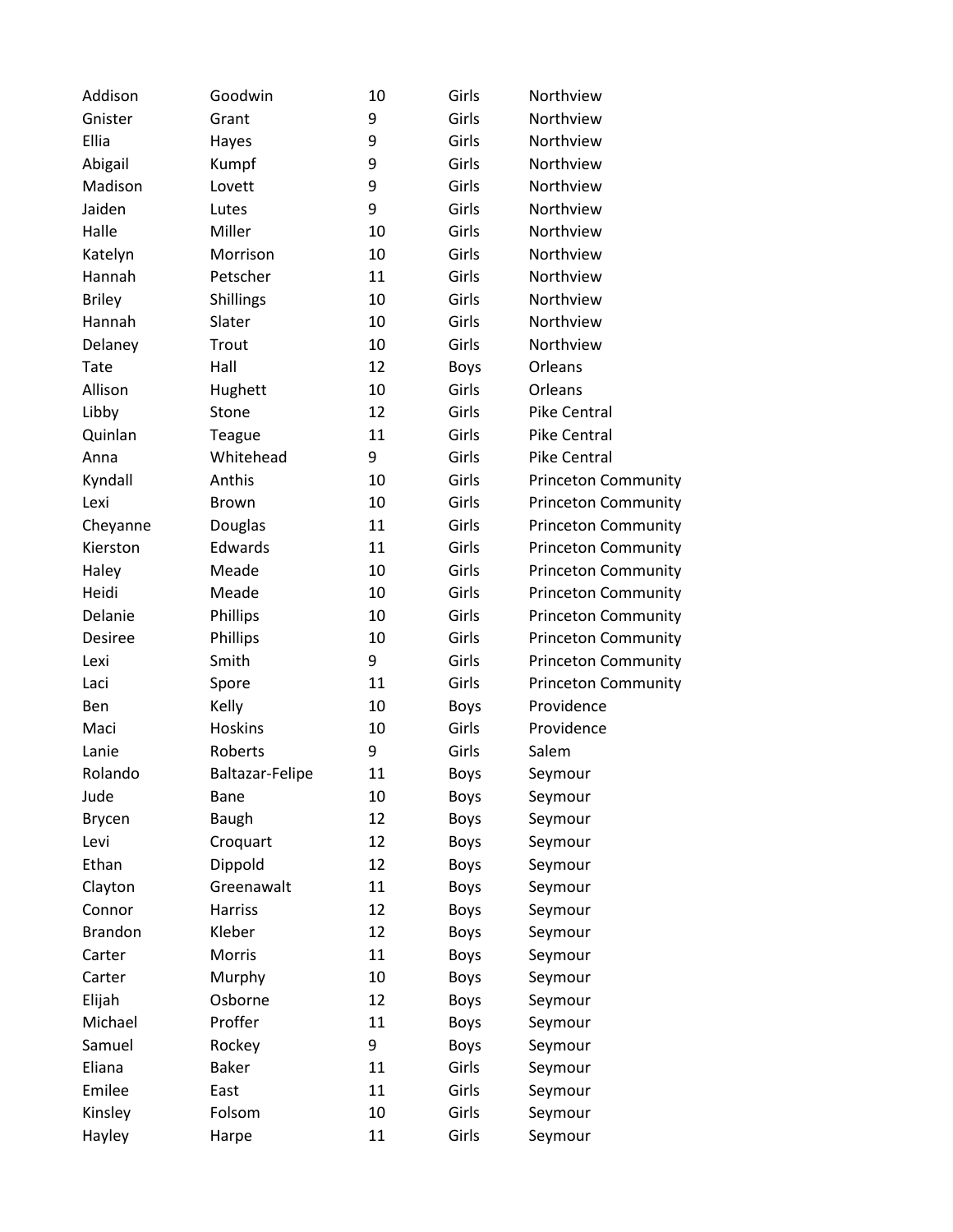| Samantha      | Jacobi          | 11 | Girls       | Seymour                    |
|---------------|-----------------|----|-------------|----------------------------|
| Carly         | Kaiser          | 10 | Girls       | Seymour                    |
| Grace         | Lewis           | 10 | Girls       | Seymour                    |
| Vivienne      | Siefker         | 9  | Girls       | Seymour                    |
| Savannah      | Stoffregen      | 9  | Girls       | Seymour                    |
| Lillian       | Sunbury         | 11 | Girls       | Seymour                    |
| Caitlin       | Thomasma        | 10 | Girls       | Seymour                    |
| Carly         | Reynolds        | 12 | Girls       | Shakamak                   |
| Calli         | Alderman        | 10 | Girls       | Shawe Memorial             |
| Prachi        | Patel           | 11 | Girls       | Signature                  |
| Alexander     | Carney          | 10 | <b>Boys</b> | <b>Silver Creek</b>        |
| Ashton        | Still           | 12 | <b>Boys</b> | <b>Silver Creek</b>        |
| Maddox        | <b>Baker</b>    | 11 | <b>Boys</b> | South Central (Elizabeth)  |
| Aaron         | <b>Brown</b>    | 10 | <b>Boys</b> | South Knox                 |
| Caleb         | Cork            | 10 | <b>Boys</b> | South Knox                 |
| <b>Baxter</b> | Dellinger       | 9  | <b>Boys</b> | South Knox                 |
| Draven        | Garner          | 9  | <b>Boys</b> | South Knox                 |
| Lane          | Garner          | 10 | <b>Boys</b> | South Knox                 |
| Dylan         | Hardig          | 11 | <b>Boys</b> | South Knox                 |
| Oliver        | Holscher        | 12 | <b>Boys</b> | South Knox                 |
| Dylan         | Maeder          | 10 | <b>Boys</b> | South Knox                 |
| <b>Brady</b>  | Robinson        | 9  | <b>Boys</b> | South Knox                 |
| Logan         | Robinson        | 10 | <b>Boys</b> | South Knox                 |
| Jacob         | <b>Siewers</b>  | 11 | <b>Boys</b> | South Knox                 |
| Owen          | Singleton       | 12 | <b>Boys</b> | South Knox                 |
| Max           | Smith           | 9  | <b>Boys</b> | South Knox                 |
| Chase         | <b>Staggs</b>   | 10 | <b>Boys</b> | South Knox                 |
| Will          | <b>Staggs</b>   | 12 | <b>Boys</b> | South Knox                 |
| Cora          | Anson           | 11 | Girls       | South Knox                 |
| Kinley        | Beard           | 9  | Girls       | South Knox                 |
| Gretchen      | Carie           | 12 | Girls       | South Knox                 |
| Macie         | Couchenour      | 11 | Girls       | South Knox                 |
| Abby          | Cunningham      | 9  | Girls       | South Knox                 |
| Lexi          | Detweiler       | 12 | Girls       | South Knox                 |
| Kennedy       | Edwards         | 9  | Girls       | South Knox                 |
| Daisie        | Kinnett         | 12 | Girls       | South Knox                 |
| Ava           | Like            | 10 | Girls       | South Knox                 |
| Aubrey        | Nowaskie        | 9  | Girls       | South Knox                 |
| Peyton        | Robbins         | 10 | Girls       | South Knox                 |
| Adrianne      | Rusch           | 12 | Girls       | South Knox                 |
| Tori          | Thompson        | 9  | Girls       | South Knox                 |
| Dylan         | Bland           | 12 | <b>Boys</b> | Southridge                 |
| Emma          | Blessinger      | 9  | Girls       | Southridge                 |
| Evie          | Hasenour        | 12 | Girls       | Southridge                 |
| Kirk          | Van Gorden      | 12 | <b>Boys</b> | Southwestern (Shelbyville) |
| William       | King            | 12 | <b>Boys</b> | Sullivan                   |
| Hanna         | <b>Burkhart</b> | 10 | Girls       | Sullivan                   |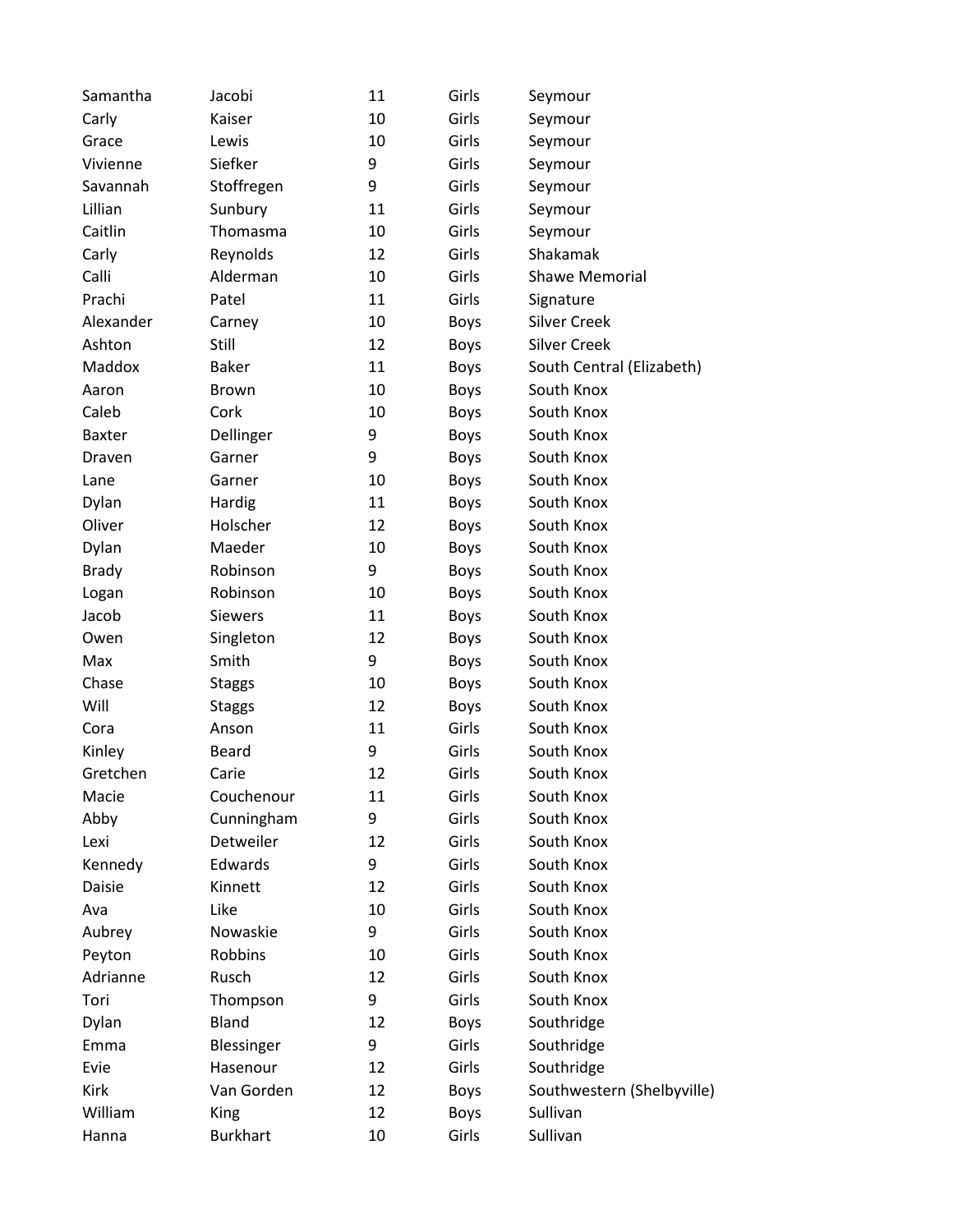| Gracie        | White          | 10 | Girls       | <b>Switzerland County</b> |
|---------------|----------------|----|-------------|---------------------------|
| Kiara         | <b>Bundy</b>   | 10 | Girls       | <b>Tell City</b>          |
| Anthony       | Adams          | 12 | <b>Boys</b> | Terre Haute North Vigo    |
| Evan          | Adams          | 11 | <b>Boys</b> | Terre Haute North Vigo    |
| Michael       | Aimone         | 12 | <b>Boys</b> | Terre Haute North Vigo    |
| Gavin         | Connor         | 10 | <b>Boys</b> | Terre Haute North Vigo    |
| Preston       | Dowell         | 12 | <b>Boys</b> | Terre Haute North Vigo    |
| Austin        | Fitzgerald     | 10 | <b>Boys</b> | Terre Haute North Vigo    |
| lan           | Gadberry       | 12 | <b>Boys</b> | Terre Haute North Vigo    |
| Isaac         | Kelly          | 11 | <b>Boys</b> | Terre Haute North Vigo    |
| Reece         | Lady           | 11 | <b>Boys</b> | Terre Haute North Vigo    |
| Brayden       | Lemmons        | 11 | <b>Boys</b> | Terre Haute North Vigo    |
| Levy          | Lovell         | 9  | <b>Boys</b> | Terre Haute North Vigo    |
| Hayden        | McCarty        | 12 | <b>Boys</b> | Terre Haute North Vigo    |
| Zachary       | Miller         | 12 | <b>Boys</b> | Terre Haute North Vigo    |
| Logan         | Nicoson        | 11 | <b>Boys</b> | Terre Haute North Vigo    |
| Patrick       | O'Connor       | 12 | <b>Boys</b> | Terre Haute North Vigo    |
| Paul          | O'Connor       | 12 | <b>Boys</b> | Terre Haute North Vigo    |
| Nathaniel     | Roberts        | 11 | <b>Boys</b> | Terre Haute North Vigo    |
| Alexander     | Ross           | 10 | <b>Boys</b> | Terre Haute North Vigo    |
| Isaac         | Ross           | 10 | <b>Boys</b> | Terre Haute North Vigo    |
| George        | Shagley        | 11 | <b>Boys</b> | Terre Haute North Vigo    |
| Collin        | Trausch        | 12 | <b>Boys</b> | Terre Haute North Vigo    |
| Devin         | VanVactor      | 11 | <b>Boys</b> | Terre Haute North Vigo    |
| Daniel        | Waltrip        | 10 | <b>Boys</b> | Terre Haute North Vigo    |
| David         | Webb           | 12 | <b>Boys</b> | Terre Haute North Vigo    |
| <b>Nerius</b> | White          | 11 | <b>Boys</b> | Terre Haute North Vigo    |
| Garrett       | Wrightsman     | 11 | <b>Boys</b> | Terre Haute North Vigo    |
| Dylan         | Zeck           | 10 | <b>Boys</b> | Terre Haute North Vigo    |
| Ethan         | Aidoo          | 9  | <b>Boys</b> | Terre Haute South Vigo    |
| Tate          | Alcorn         | 11 | <b>Boys</b> | Terre Haute South Vigo    |
| Mason         | Cranford       | 11 | <b>Boys</b> | Terre Haute South Vigo    |
| Sean          | Donlan         | 11 | <b>Boys</b> | Terre Haute South Vigo    |
| Matt          | Gambill        | 11 | <b>Boys</b> | Terre Haute South Vigo    |
| Eric          | Haworth        | 11 | <b>Boys</b> | Terre Haute South Vigo    |
| Isaac         | Hults          | 11 | <b>Boys</b> | Terre Haute South Vigo    |
| Cael          | Light          | 12 | <b>Boys</b> | Terre Haute South Vigo    |
| Gavin         | Oxley          | 11 | <b>Boys</b> | Terre Haute South Vigo    |
| Madison       | Beaumont       | 9  | Girls       | Terre Haute South Vigo    |
| Trista        | <b>Bitzel</b>  | 9  | Girls       | Terre Haute South Vigo    |
| Aeryn         | <b>Bradley</b> | 12 | Girls       | Terre Haute South Vigo    |
| Sophia        | Ewen           | 10 | Girls       | Terre Haute South Vigo    |
| Demme         | Hancewicz      | 9  | Girls       | Terre Haute South Vigo    |
| Isabel        | Miklozek       | 9  | Girls       | Terre Haute South Vigo    |
| Laurel        | Monser         | 10 | Girls       | Terre Haute South Vigo    |
| Micah         | Peals          | 11 | Girls       | Terre Haute South Vigo    |
| Ava           | Rose           | 11 | Girls       | Terre Haute South Vigo    |